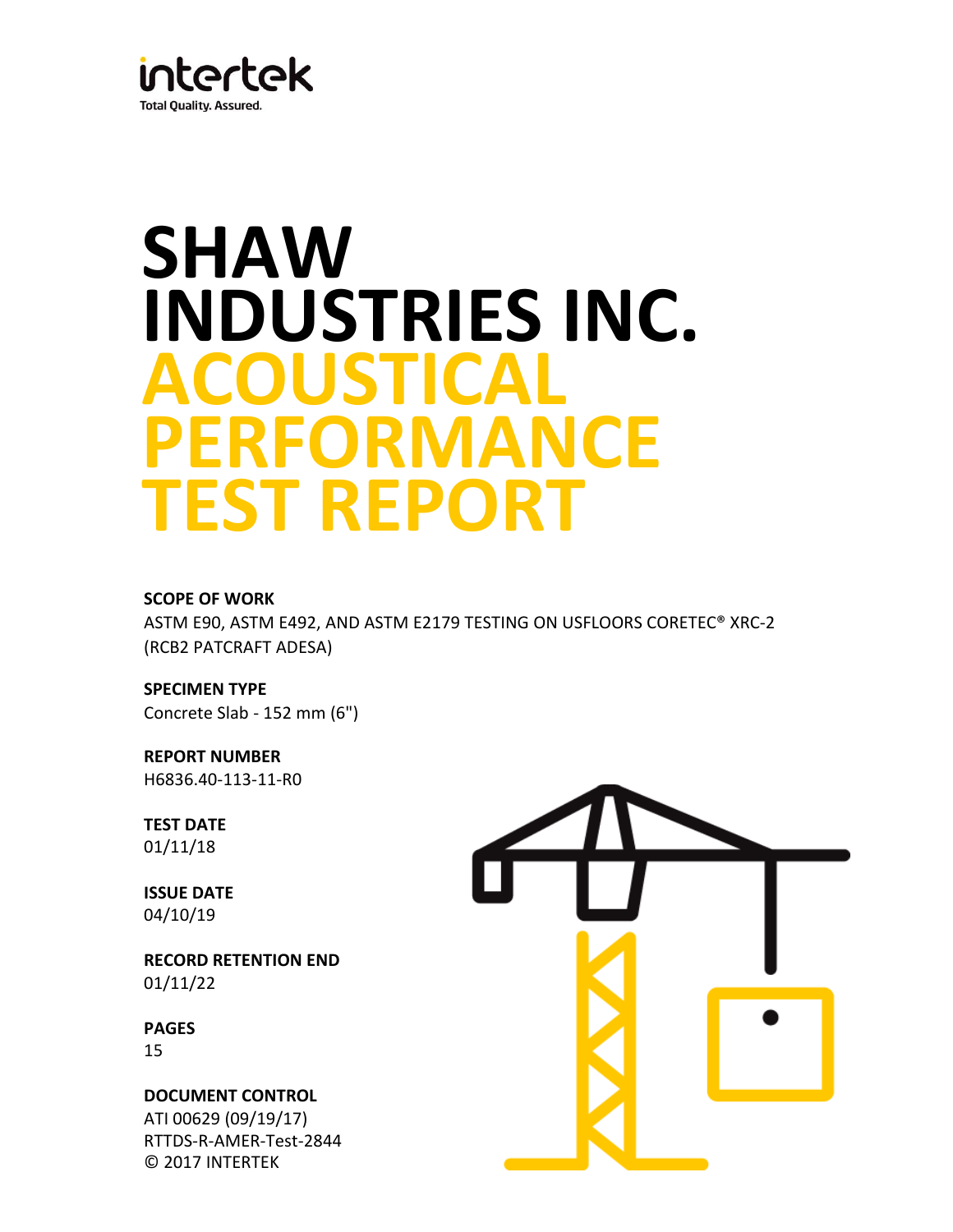

Facsimile: 717-764-4129 Telephone: 717-764-7700 www.intertek.com/building

### **TEST REPORT FOR SHAW INDUSTRIES INC.**

Report No.: H6836.40-113-11-R0 Date: 04/10/19

## **REPORT ISSUED TO**

**SHAW INDUSTRIES INC.** 616 East Walnut Avenue Dalton, Georgia 30721

# **SECTION 1**

#### **SCOPE**

Intertek Building & Construction (B&C) was contracted by Shaw Industries Inc. to perform testing in accordance with ASTM E90, ASTM E492, AND ASTM E2179 on USFloors COREtec® XRC-2 (RCB2 Patcraft Adesa). Results obtained are tested values and were secured by using the designated test method(s). Testing was conducted in the VT test chambers at Intertek B&C located in York, Pennsylvania.

This report does not constitute certification of this product nor an opinion or endorsement by this laboratory.

## **SECTION 2**

#### **SUMMARY OF TEST RESULTS**

| <b>DATA FILE NO.</b>      | H6836.13                                                  |
|---------------------------|-----------------------------------------------------------|
| SERIES/MODEL:             | USFloors COREtec <sup>®</sup> XRC-2 (RCB2 Patcraft Adesa) |
| <b>STC</b>                | 51                                                        |
| $\overline{\mathsf{IIC}}$ | 50                                                        |
| <b>AIIC</b>               | 22                                                        |

| <b>COMPLETED BY:</b> | Daniel B. Mohler                   | <b>COMPLETED BY:</b> | Lю |
|----------------------|------------------------------------|----------------------|----|
|                      | Project Lead - Acoustical          |                      | P  |
| <b>TITLE:</b>        | Testing                            | <b>TITLE:</b>        |    |
| <b>SIGNATURE:</b>    | Digitally Signed by: Daniel Mohler | <b>SIGNATURE:</b>    |    |
| <b>DATE:</b>         | 04/10/19                           | <b>DATE:</b>         | 0  |
|                      |                                    |                      |    |



This report is for the exclusive use of Intertek's Client and is provided pursuant to the agreement between Intertek and its Client. Intertek's responsibility and liability are limited to the terms and conditions of the agreement. Intertek assumes no liability to any party, other than to the Client in accordance with the agreement, for any loss, expense or damage occasioned by the use of this report. Only the Client is authorized to permit copying or distribution of this report and then only in its entirety. Any use of the Intertek name or one of its marks for the sale or advertisement of ACCREDITED the tested material, product or service must first be approved in writing by Intertek. The observations and test results in this report are relevant only to the sample(s) tested. This report by itself does not imply that the material, product, or service is or has ever been under an Intertek certification program.



Testing<br>Laboratory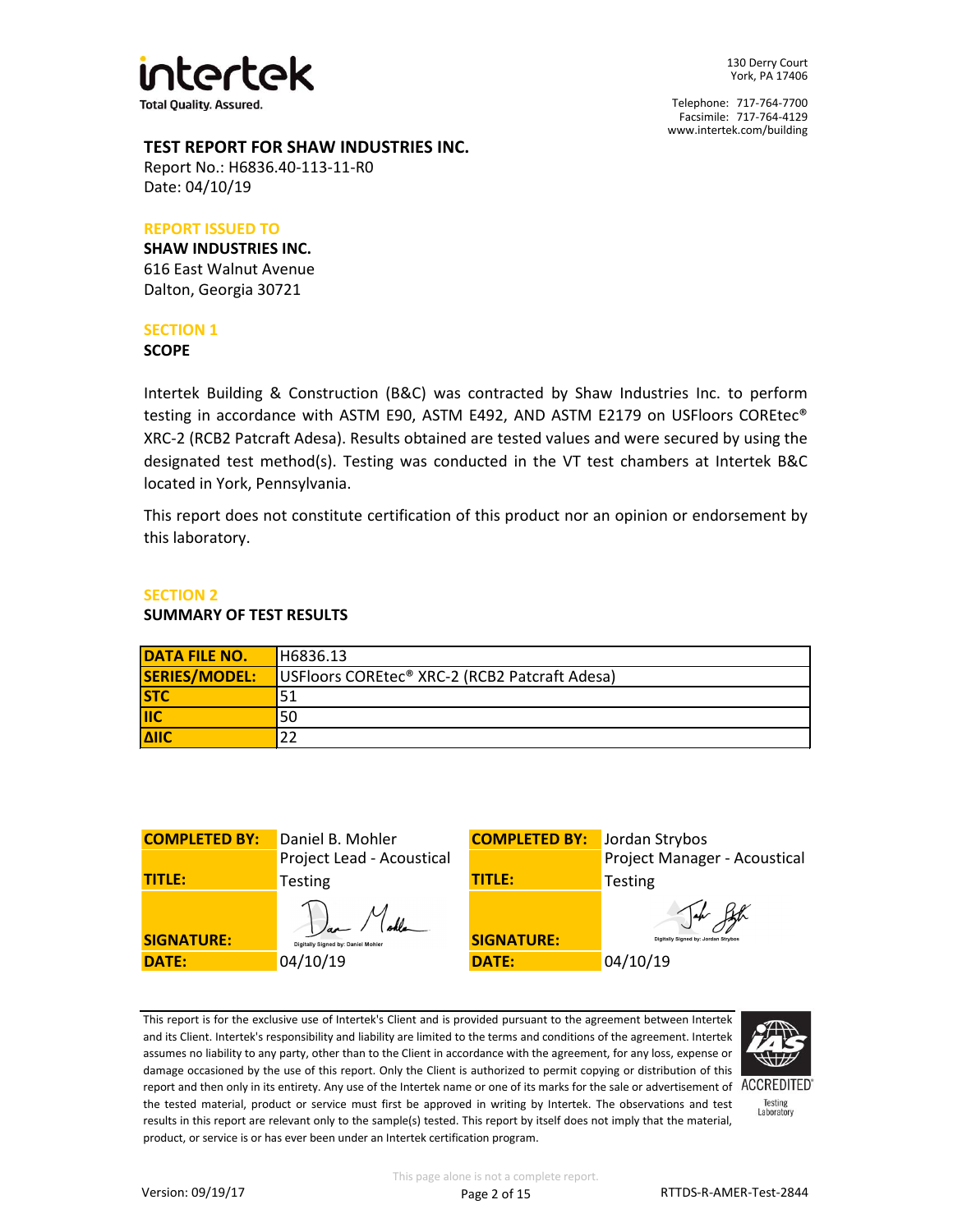

# **TEST REPORT FOR SHAW INDUSTRIES INC.**

Report No.: H6836.40-113-11-R0 Date: 04/10/19

## **SECTION 3 TEST METHODS**

The specimen was evaluated in accordance with the following:

**ASTM E90-09 (2016)**, *Standard Test Method for Laboratory Measurement of Airborne Sound Transmission Loss of Building Partitions*

**ASTM E413-16**, *Classification for Rating Sound Insulation*

**ASTM E492-09(2016)e1**, *Standard Test Method for Laboratory Measurement of Impact Sound Transmission Through Floor-Ceiling Assemblies Using the Tapping Machine*

**ASTM E2179-03(2016),** *Standard Test Method for Laboratory Measurement of the Effectiveness of Floor Coverings in Reducing Impact Sound Transmission Through Concrete Floors*

**ASTM E989-06 (2012)**, *Classification for Determination of Impact Insulation Class (IIC)*

**ASTM E2235-04 (2012)**, *Standard Test Method for Determination of Decay Rates for Use in Sound Insulation Test Methods*

# **SECTION 4**

# **MATERIAL SOURCE/INSTALLATION**

The full test specimen was assembled on the day of testing by B&C. All materials provided by the client were installed on an existing B&C assembly (Concrete Slab - 152 mm (6")) utilizing B&C-supplied materials. The assembly was installed in a steel test frame which was installed into the opening between the source and receive rooms in the test chamber. The test frame was isolated from the structure with dense neoprene gasket.

The total weight of the floor/ceiling assembly was 4110.5 kg / 9061.5 lbs. B&C will store samples of the test specimen for four years. Photographs of the test specimen are included in the report. A drawing of the test specimen is included in the report.

B&C will service this report for the entire test record retention period. Test records, such as detailed drawings, datasheets, representative samples of test specimens, or other pertinent project documentation, will be retained by B&C for the entire test record retention period.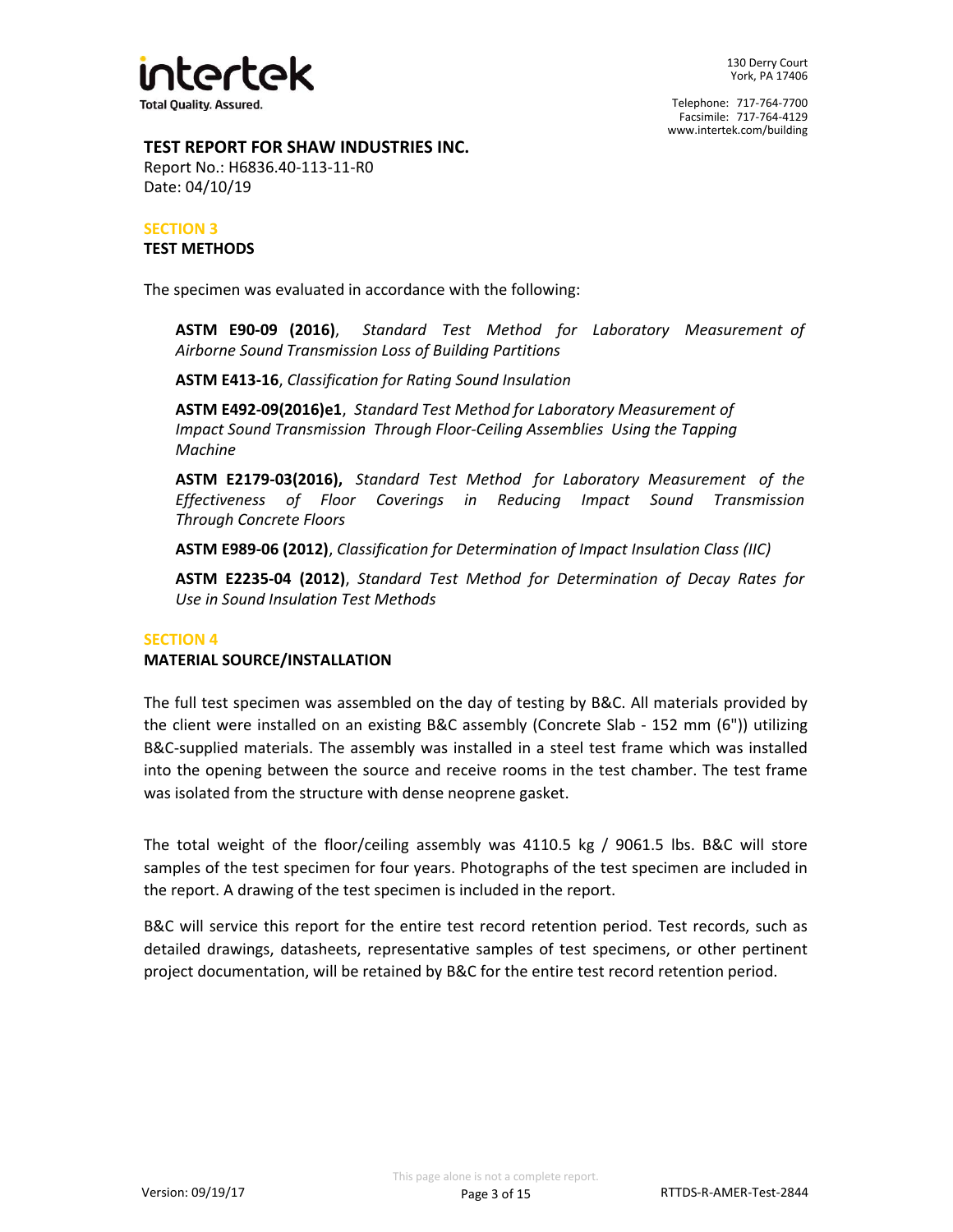

**Total Quality. Assured.** 

Facsimile: 717-764-4129 Telephone: 717-764-7700 www.intertek.com/building

# **TEST REPORT FOR SHAW INDUSTRIES INC.**

Report No.: H6836.40-113-11-R0 Date: 04/10/19

#### **SECTION 5**

# **EQUIPMENT**

| <b>INSTRUMENT</b>                      | <b>MANUFACTURER</b>         | <b>MODEL</b>          | <b>DESCRIPTION</b>                      | <b>ASSET#</b>   | <b>CAL DATE</b> |        |
|----------------------------------------|-----------------------------|-----------------------|-----------------------------------------|-----------------|-----------------|--------|
| Data Acquisition Unit                  | National Instruments        | PXI-4462              | Data Acquisition Card                   | 63763-5         | 06/16           | $*$    |
| Data Acquisition Unit                  | <b>National Instruments</b> | PXI-4462              | Data Acquisition Card                   | 65124           | 06/16           | $*$    |
| Data Acquisition Unit                  | <b>National Instruments</b> | PXI-4462              | Data Acquisition Card                   | 63763-1         | 06/16           | $\ast$ |
| Microphone Calibrator                  | Norsonic                    | Nor1251               | <b>Acoustical Calibrator</b>            | 65105           | 03/17           |        |
| Receive Room Microphone                | <b>PCB Piezotronics</b>     | 378C20                | Microphone and Preamplifier             | <b>INT01089</b> | 05/17           |        |
| Receive Room Microphone                | <b>PCB Piezotronics</b>     | 378B20                | Microphone and Preamplifier             | 65586           | 05/17           |        |
| Receive Room Microphone                | <b>PCB Piezotronics</b>     | 378B20                | Microphone and Preamplifier             | 65969           | 05/17           |        |
| Receive Room Microphone                | <b>PCB Piezotronics</b>     | 378B20                | Microphone and Preamplifier             | 63746           | 09/17           |        |
| Receive Room Microphone                | <b>PCB Piezotronics</b>     | 378B20                | Microphone and Preamplifier             | 65968           | 05/17           |        |
| Receive Room Environmental             |                             |                       | Temperature and Humidity                | 63810           | 10/17           |        |
| Indicator                              | Comet                       | T7510                 | Transmitter                             | 63811           | 10/17           |        |
| Source Room Microphone                 | <b>PCB Piezotronics</b>     | 378C20                | Microphone and Preamplifier             | <b>INT01009</b> | 04/17           |        |
| Source Room Microphone                 | <b>PCB Piezotronics</b>     | 378C20                | Microphone and Preamplifier             | 63739           | 04/17           |        |
| Source Room Microphone                 | <b>PCB Piezotronics</b>     | 378C20                | Microphone and Preamplifier             | 63740           | 04/17           |        |
| Source Room Microphone                 | <b>PCB Piezotronics</b>     | 378C20                | Microphone and Preamplifier             | 63742           | 04/17           |        |
| Source Room Microphone                 | <b>PCB Electronics</b>      | 378C20                | Microphone and Preamplifier             | 63741           | 04/17           |        |
| Source Room Environmental<br>Indicator | Comet                       | T7510                 | Temperature and Humidity<br>Transmitter | <b>INT00603</b> | 03/17           |        |
| <b>Tapping Machine</b>                 | Look Line s.r.l.            | <b>EM50</b><br>(TM50) | <b>Tapping Machine</b>                  | 65351           | 02/17           |        |

\* The calibration frequency for this equipment is every two years per the manufacturer's recommendation.

| <b>IVT RECEIVE ROOM VOLUME</b> | $158.86 \text{ m}^3$ (5610.1 ft <sup>3</sup> ) |
|--------------------------------|------------------------------------------------|
| <b>IVT SOURCE ROOM VOLUME</b>  | $190 \text{ m}^3$ (6709.79 ft <sup>3</sup> )   |

#### **SECTION 6**

**LIST OF OFFICIAL OBSERVERS**

| <b>NAME</b>      | <b>COMPANY</b> |
|------------------|----------------|
| Daniel B. Mohler | Intertek B&C   |
| Jordan Strybos   | Intertek B&C   |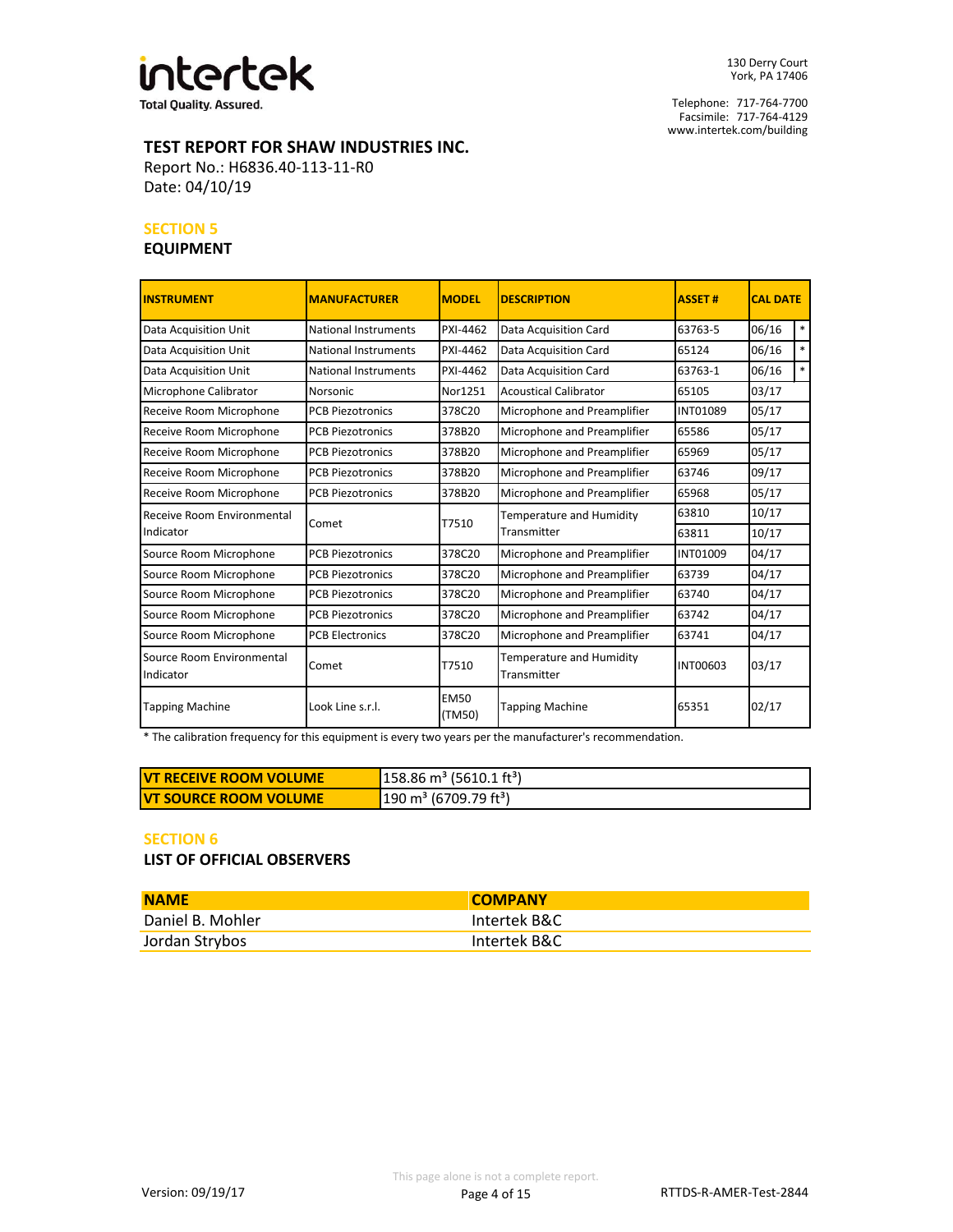

### **TEST REPORT FOR SHAW INDUSTRIES INC.**

Report No.: H6836.40-113-11-R0 Date: 04/10/19

#### **TEST PROCEDURE SECTION 7**

The microphones were calibrated before conducting the tests. The air temperature and relative humidity conditions were monitored and recorded during all measurements. The average temperature and humidity of both the source and received rooms are listed in Sections 10 and 11. The maximum and minimum temperatures and humidities of the receive room from the duration of the test are listed in Sections 12 through 15.

The airborne transmission loss test was conducted in accordance with the ASTM E90 test method using the single direction method. Two background noise sound pressure level and five sound absorption measurements were conducted at each of five microphone positions. Two sound pressure level measurements were made simultaneously in both rooms, at each of five microphone positions.

The impact sound transmission test was conducted in accordance with the ASTM E492 test method. Two background noise sound pressure level, two sound pressure level measurements with the tapping machine operating at each position specified by ASTM E492, and five sound absorption measurements were conducted at each of five microphone positions.

The delta impact insulation test was conducted in accordance with ASTM E2179 test method. In addition to the impact sound transmission test, two sound pressure level measurements with the tapping machine operating at each position specified by ASTM E492 with only the concrete slab installed were conducted at each of five microphone positions.

Detailed test procedures, data for flanking limit tests, repeatability measurements, and reference specimen tests are available upon request.

# **SECTION 8**

#### **TEST CALCULATIONS**

The STC (Sound Transmission Class), IIC (Impact Insulation Class), and ΔIIC (Delta Impact Insulation Class) ratings were calculated in accordance with ASTM E413, ASTM E989, and ASTM E2179, respectively.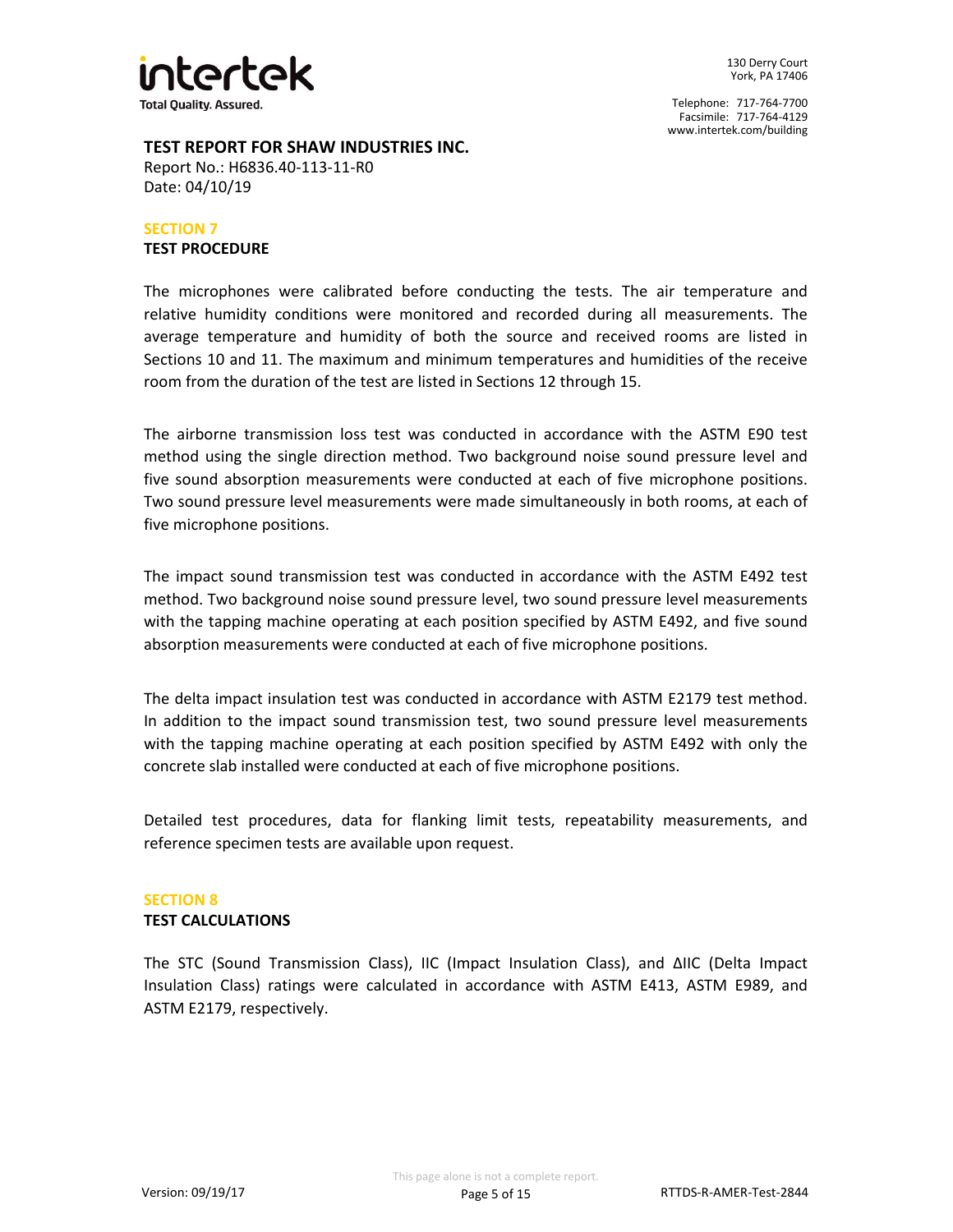

Facsimile: 717-764-4129 Telephone: 717-764-7700 www.intertek.com/building

# **TEST REPORT FOR SHAW INDUSTRIES INC.**

Report No.: H6836.40-113-11-R0 Date: 04/10/19

#### **SECTION 9**

# **TEST SPECIMEN DESCRIPTION**

| <b>MATERIAL</b>       | <b>Dimensions</b><br>(mm/inch)                                                  | <b>Thickness</b><br>(mm/inch) | <b>IMANUFACTURER AND</b><br><b>SERIES</b> | <b>QUANTITY</b>                                 | <b>AVERAGE</b><br><b>WEIGHT</b>                   |  |
|-----------------------|---------------------------------------------------------------------------------|-------------------------------|-------------------------------------------|-------------------------------------------------|---------------------------------------------------|--|
| Luxury Vinyl<br>Plank | 1226.8 by 182.9<br>48.3 by 7.2                                                  | 5.6 / 0.22                    | USF COREtec <sup>®</sup> XRC-2            | $10.98 \text{ m}^2$<br>$118.19$ ft <sup>2</sup> | $8.18 \text{ kg/m}^2$<br>1.67 $lb/ft^2$           |  |
|                       | Note: Loose laid                                                                |                               |                                           |                                                 |                                                   |  |
| Concrete Slab         | 3023 by 3632<br>119 by 143                                                      | 152.4/6                       | N/A                                       | $10.98 \text{ m}^2$<br>$118.19$ ft <sup>2</sup> | 366.18 kg/m <sup>2</sup><br>75 lb/ft <sup>2</sup> |  |
|                       | Note: The concrete slab was installed in a test frame flush to the source room. |                               |                                           |                                                 |                                                   |  |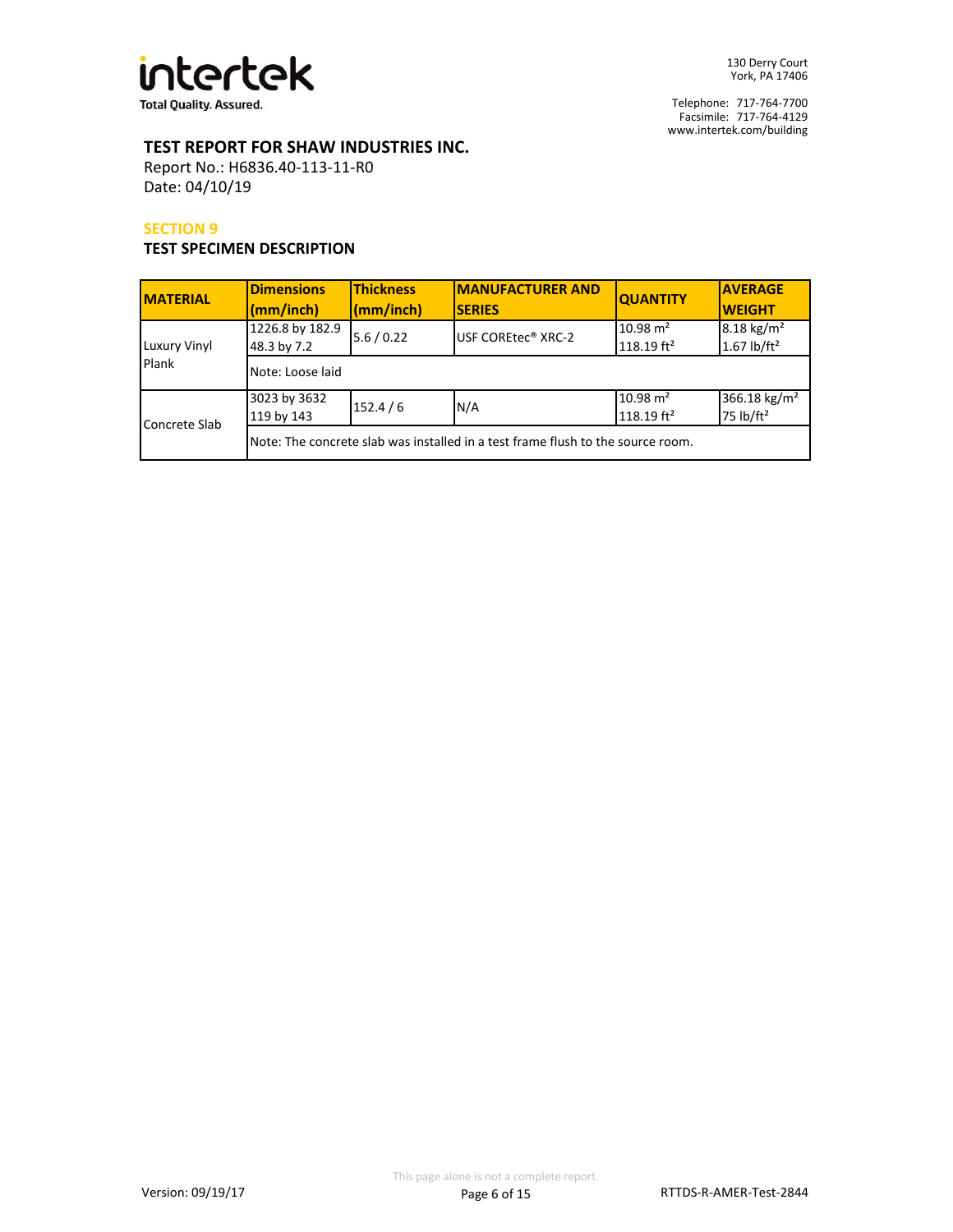

## **TEST REPORT FOR SHAW INDUSTRIES INC.**

Report No.: H6836.40-113-11-R0 Date: 04/10/19

#### **SECTION 10**

**TEST RESULTS - AIRBORNE SOUND TRANSMISSION LOSS**

| ACCREDITED°           |
|-----------------------|
| Testing<br>Laboratory |

| <b>TEST DATE</b>     | 1/11/2018            |                                                                              |     |                              | ឈ⊯<br><b>ACCREDITED</b> |
|----------------------|----------------------|------------------------------------------------------------------------------|-----|------------------------------|-------------------------|
| <b>DATA FILE NO.</b> | H6836.13             |                                                                              |     |                              | Testing                 |
| <b>CLIENT</b>        | Shaw Industries Inc. |                                                                              |     |                              | Laboratory              |
| <b>DESCRIPTION</b>   | Slab                 | 5.6 mm (0.22") USF COREtec® XRC-2 Luxury Vinyl Plank, 152.4 mm (6") Concrete |     |                              |                         |
| <b>SPECIMEN AREA</b> | $10.98 \text{ m}^2$  | <b>Receive Temp.</b>                                                         |     | 17.1°C (62.8°F) Source Temp. | 16.6°C (61.9°F)         |
| <b>TECHNICIAN</b>    | <b>DBM</b>           | <b>Receive Humidity</b>                                                      | 46% | <b>Source Humidity</b>       | 46%                     |

| <b>FREQ</b>          | <b>BACKGROUND</b> | <b>ABSORPTION</b>          | <b>SOURCE</b> | <b>RECEIVE</b> | <b>SPECIMEN</b> | 95%                           | <b>NUMBER</b>           |
|----------------------|-------------------|----------------------------|---------------|----------------|-----------------|-------------------------------|-------------------------|
|                      | <b>SPL</b>        |                            | <b>SPL</b>    | <b>SPL</b>     | lτι             | <b>CONFIDENCE</b>             | <b>OF</b>               |
| (Hz)                 | (dB)              | m <sup>2</sup>             | (dB)          | (dB)           | (dB)            | <b>LIMIT</b>                  | <b>DEFICIENCIES</b>     |
| 50                   | 38.9              | 31.1                       | 104           | 65             | 34              | 3.5                           |                         |
| 63                   | 38                | 27.4                       | 101           | 64             | 33              | 3.8                           |                         |
| 80                   | 33.3              | 17.6                       | 107           | 69             | 37              | 3.6                           |                         |
| 100                  | 28.8              | 14.8                       | 105           | 66             | 37              | 1.7                           |                         |
| 125                  | 27.7              | 10.1                       | 104           | 70             | 34              | 2.1                           | $\mathbf{1}$            |
| 160                  | 24.8              | 10.3                       | 108           | 71             | 37              | 1.5                           | 1                       |
| 200                  | 23.2              | 11.8                       | 105           | 68             | 37              | 1.8                           | 4                       |
| 250                  | 27.0              | 11.1                       | 104           | 63             | 40              | 1.1                           | $\overline{\mathbf{4}}$ |
| 315                  | 24.8              | 10.1                       | 107           | 62             | 45              | 0.4                           | $\overline{2}$          |
| 400                  | 23.1              | 8.5                        | 105           | 61             | 44              | 0.5                           | 6                       |
| 500                  | 25.2              | 7.9                        | 104           | 59             | 46              | 0.4                           | $\overline{5}$          |
| 630                  | 24.3              | 7.1                        | 104           | 60             | 47              | 0.6                           | 5                       |
| 800                  | 21.7              | 7.0                        | 104           | 53             | 52              | 0.5                           | 1                       |
| 1000                 | 22.5              | 7.2                        | 105           | 47             | 60              | 0.4                           | 0                       |
| 1250                 | 17.9              | 7.2                        | 104           | 43             | 63              | 0.4                           | 0                       |
| 1600                 | 13.3              | 7.5                        | 104           | 41             | 65              | 0.5                           | 0                       |
| 2000                 | 8.5               | 8.4                        | 104           | 39             | 66              | 0.5                           | 0                       |
| 2500                 | 5.9               | 9.3                        | 102           | 36             | 66              | 0.5                           | 0                       |
| 3150                 | 4.7               | 10.6                       | 103           | 33             | 70              | 0.5                           | 0                       |
| 4000                 | 5.1               | 12.7                       | 104           | 31             | 72              | 0.4                           | 0                       |
| 5000                 | 5.6               | 15.1                       | 103           | 28             | 74              | 0.5                           |                         |
| 6300                 | 6.1               | 20.0                       | 96            | 18             | 76              | 0.6                           |                         |
| 8000                 | 6.7               | 26.9                       | 96            | 14             | 78              | 1.0                           |                         |
| 10000                | 6.9               | 34.3                       | 91            | $\overline{7}$ | 78              | 0.7                           |                         |
| <b>STC Rating 51</b> |                   | (Sound Transmission Class) |               |                |                 | <b>Sum of Deficiencies 29</b> |                         |

*Notes:* 

*1) Receive Room levels less than 5 dB above the Background levels are highlighted in yellow.*

*2) Specimen TL levels listed in red are potentially limited by the laboratory flanking limit.*

*3) Specimen TL levels listed in blue indicate the lower limit of the transmission loss.*

*4) Specimen TL levels listed in green indicate that there has been a filler wall correction applied*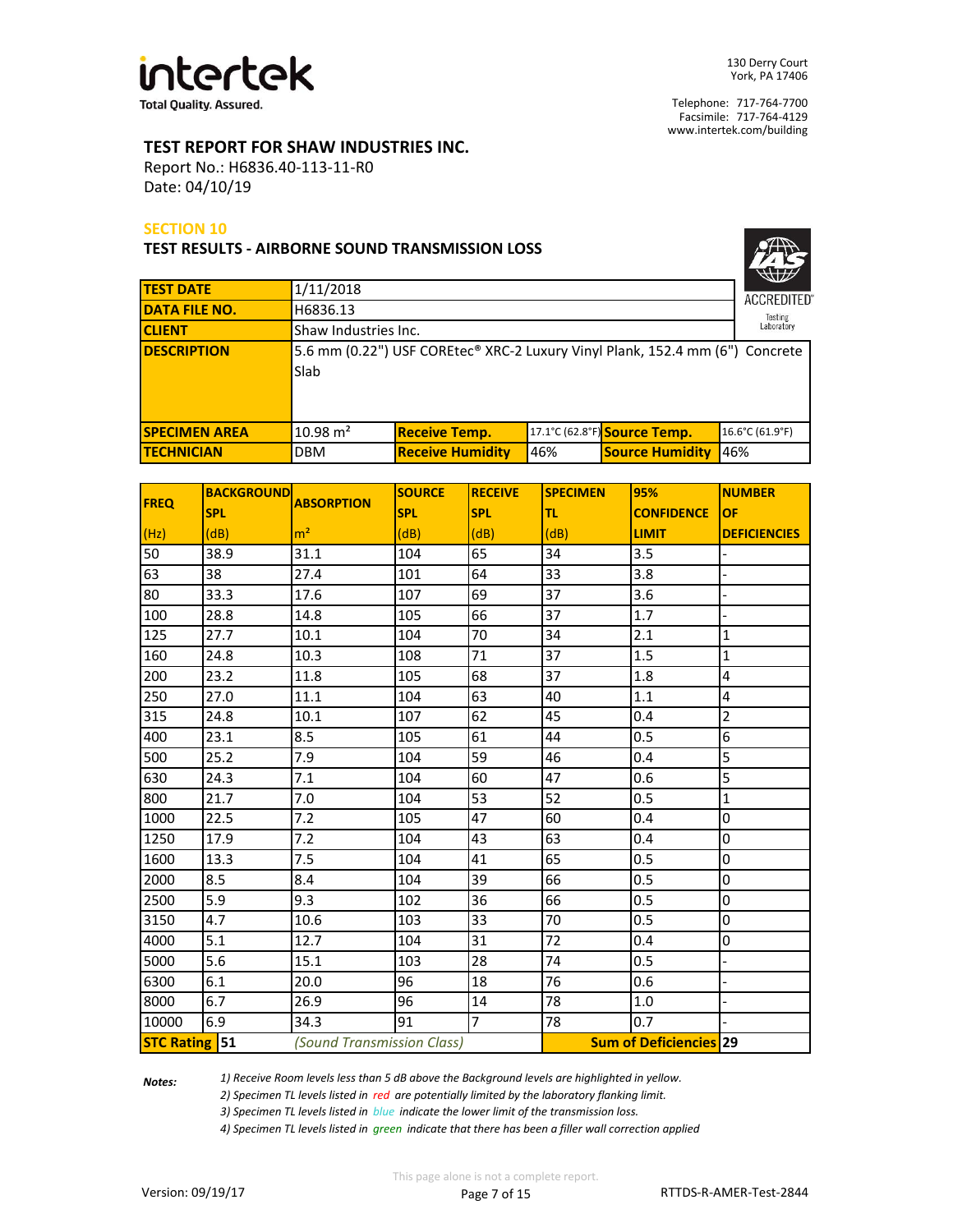

## **TEST REPORT FOR SHAW INDUSTRIES INC.**

Report No.: H6836.40-113-11-R0 Date: 04/10/19

#### **SECTION 11**

| <b>TEST RESULTS - AIRBORNE SOUND TRANSMISSION LOSS GRAPH</b> |                      |                                                                              |     |                              |                              |  |  |
|--------------------------------------------------------------|----------------------|------------------------------------------------------------------------------|-----|------------------------------|------------------------------|--|--|
| <b>TEST DATE</b>                                             | 1/11/2018            |                                                                              |     |                              |                              |  |  |
| <b>DATA FILE NO.</b>                                         | H6836.13             |                                                                              |     |                              | <b>ACCREDITED</b><br>Testing |  |  |
| <b>CLIENT</b>                                                | Shaw Industries Inc. |                                                                              |     |                              | Laboratory                   |  |  |
| <b>IDESCRIPTION</b>                                          | Slab                 | 5.6 mm (0.22") USF COREtec® XRC-2 Luxury Vinyl Plank, 152.4 mm (6") Concrete |     |                              |                              |  |  |
| <b>SPECIMEN AREA</b>                                         | $10.98 \text{ m}^2$  | <b>Receive Temp.</b>                                                         |     | 17.1°C (62.8°F) Source Temp. | 16.6°C (61.9°F)              |  |  |
| <b>TECHNICIAN</b>                                            | <b>DBM</b>           | <b>Receive Humidity</b>                                                      | 46% | <b>Source Humidity</b>       | 46%                          |  |  |

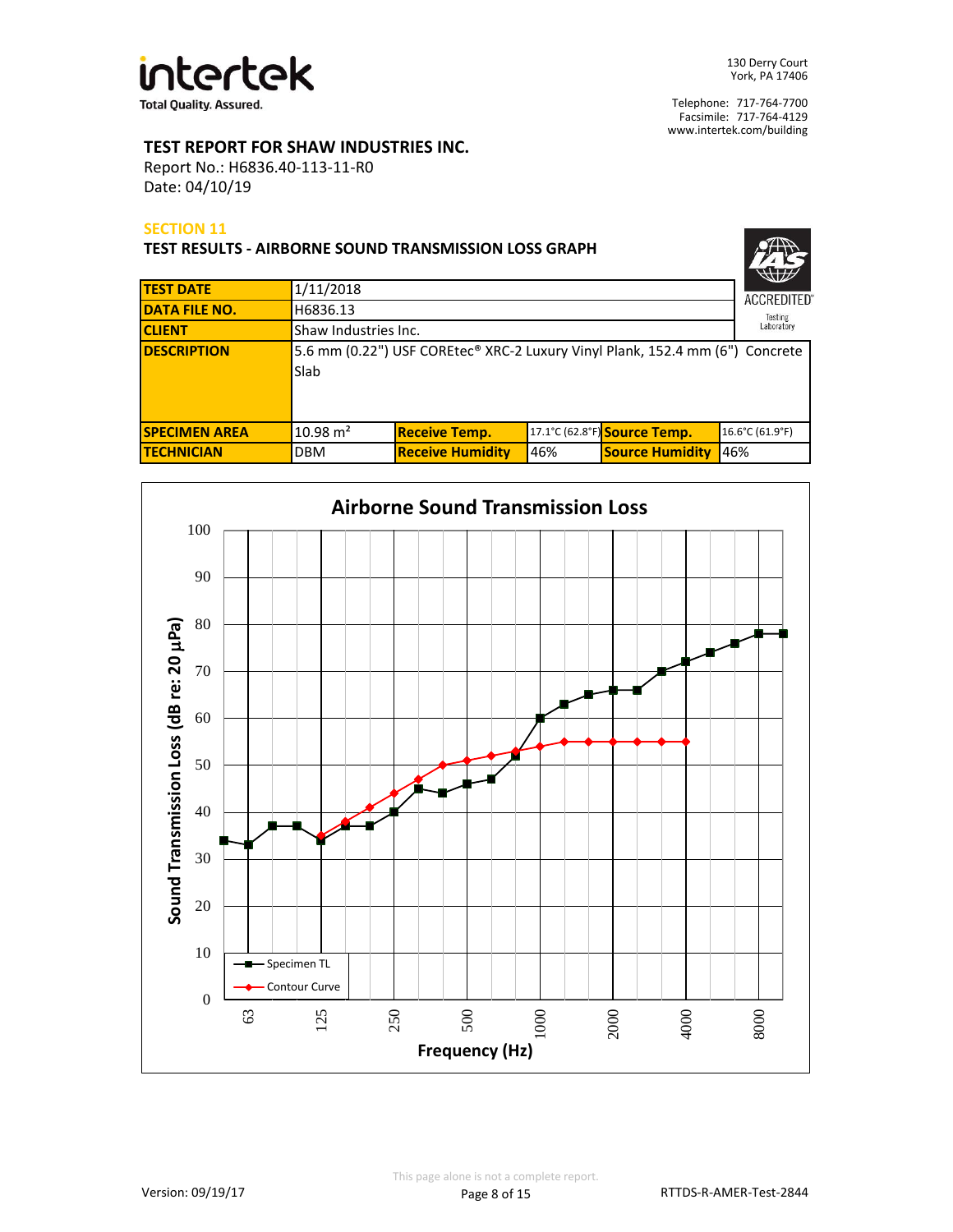

## **TEST REPORT FOR SHAW INDUSTRIES INC.**

Report No.: H6836.40-113-11-R0 Date: 04/10/19

#### **SECTION 12**

#### **TEST RESULTS - IMPACT SOUND TRANSMISSION**

|                      |                      |                                                                              |     |                               | W                  |
|----------------------|----------------------|------------------------------------------------------------------------------|-----|-------------------------------|--------------------|
| <b>TEST DATE</b>     | 1/11/2018            |                                                                              |     |                               | <b>ACCREDITED®</b> |
| <b>DATA FILE NO.</b> | H6836.13             |                                                                              |     |                               | Testing            |
| <b>CLIENT</b>        | Shaw Industries Inc. |                                                                              |     |                               | Laboratory         |
| <b>DESCRIPTION</b>   | Slab                 | 5.6 mm (0.22") USF COREtec® XRC-2 Luxury Vinyl Plank, 152.4 mm (6") Concrete |     |                               |                    |
| <b>SPECIMEN AREA</b> | $10.98 \text{ m}^2$  | <b>Maximum Temp.</b>                                                         |     | 17.2°C (62.9°F) Minimum Temp. | 17.1°C (62.7°F)    |
| <b>TECHNICIAN</b>    | <b>DBM</b>           | <b>Max. Humidity</b>                                                         | 47% | <b>Min. Humidity</b>          | 46%                |

| <b>FREQ</b>       | <b>BACKGROUND</b> | <b>ABSORPTION</b>         | <b>NORMALIZED IMPACT SPL</b> | 95%                           | <b>NUMBER</b>       |
|-------------------|-------------------|---------------------------|------------------------------|-------------------------------|---------------------|
|                   | <b>SPL</b>        |                           |                              | <b>CONFIDENCE</b>             | OF                  |
| (Hz)              | (dB)              | m <sup>2</sup>            | (dB)                         | <b>LIMIT</b>                  | <b>DEFICIENCIES</b> |
| 50                | 42.1              | 26.0                      | 59                           | 2.8                           |                     |
| 63                | 39.7              | 30.0                      | 58                           | 3.5                           |                     |
| 80                | 42.5              | 19.4                      | 57                           | 2.4                           |                     |
| 100               | 30.5              | 16.0                      | 58                           | 0.9                           | 0                   |
| 125               | 28.5              | 10.4                      | 58                           | 1.2                           | 0                   |
| 160               | 25.2              | 10.4                      | 65                           | 0.6                           | 3                   |
| 200               | 23.2              | 12.4                      | 69                           | 0.7                           | 7                   |
| 250               | 27.4              | 11.2                      | 67                           | 0.6                           | 5                   |
| 315               | 23.0              | 9.7                       | 64                           | 0.4                           | $\overline{2}$      |
| 400               | 22.8              | 8.5                       | 65                           | 0.4                           | 4                   |
| 500               | 24.1              | 7.8                       | 61                           | 0.3                           | 1                   |
| 630               | 21.6              | 7.1                       | 62                           | 0.4                           | 3                   |
| 800               | 21.6              | 7.0                       | 61                           | 0.5                           | 3                   |
| 1000              | 19.8              | 7.1                       | 57                           | 0.3                           | 0                   |
| 1250              | 17.1              | 7.1                       | 52                           | 0.6                           | 0                   |
| 1600              | 12.9              | 7.4                       | 45                           | 0.5                           | 0                   |
| 2000              | 8.5               | 8.4                       | 37                           | 0.7                           | 0                   |
| 2500              | 5.7               | 9.2                       | 34                           | 0.9                           | 0                   |
| 3150              | 4.5               | 10.7                      | 28                           | 0.7                           | 0                   |
| 4000              | 4.7               | 12.7                      | 23                           | 0.7                           |                     |
| 5000              | 5.4               | 15.1                      | 18                           | 0.9                           |                     |
| 6300              | 6.0               | 20.0                      | 14                           | 0.7                           |                     |
| 8000              | 6.4               | 27.1                      | 13                           | 0.5                           |                     |
| 10000             | 6.7               | 34.0                      | 13                           | 0.3                           |                     |
| <b>IIC Rating</b> | 50                | (Impact Insulation Class) |                              | <b>Sum of Deficiencies 28</b> |                     |

*Notes: Receive Room levels less than 5 dB above the Background levels are highlighted in yellow.*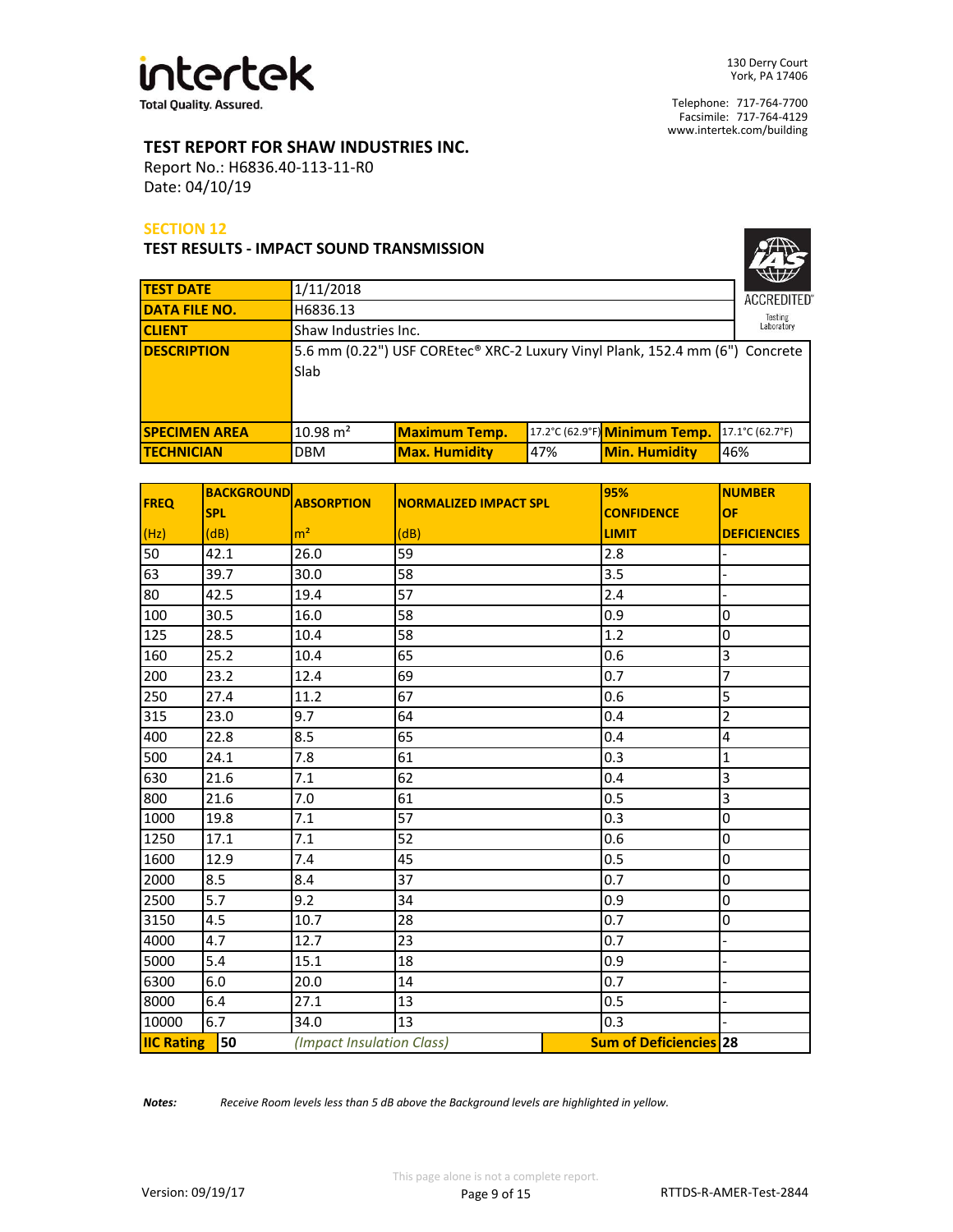

## **TEST REPORT FOR SHAW INDUSTRIES INC.**

Report No.: H6836.40-113-11-R0 Date: 04/10/19

#### **SECTION 13**

| <b>TEST RESULTS - IMPACT SOUND TRANSMISSION GRAPH</b> |                                                                                      |                                    |     |                               |                              |  |
|-------------------------------------------------------|--------------------------------------------------------------------------------------|------------------------------------|-----|-------------------------------|------------------------------|--|
| <b>TEST DATE</b>                                      | 1/11/2018                                                                            |                                    |     |                               |                              |  |
| <b>DATA FILE NO.</b>                                  | H6836.13                                                                             |                                    |     |                               | <b>ACCREDITED</b><br>Testing |  |
| <b>CLIENT</b>                                         |                                                                                      | Laboratory<br>Shaw Industries Inc. |     |                               |                              |  |
| <b>DESCRIPTION</b>                                    | 5.6 mm (0.22") USF COREtec® XRC-2 Luxury Vinyl Plank, 152.4 mm (6") Concrete<br>Slab |                                    |     |                               |                              |  |
| <b>SPECIMEN AREA</b>                                  | $10.98 \text{ m}^2$                                                                  | <b>Maximum Temp.</b>               |     | 17.2°C (62.9°F) Minimum Temp. | 17.1°C (62.7°F)              |  |
| <b>TECHNICIAN</b>                                     | <b>DBM</b>                                                                           | <b>Max. Humidity</b>               | 47% | <b>Min. Humidity</b>          | 46%                          |  |

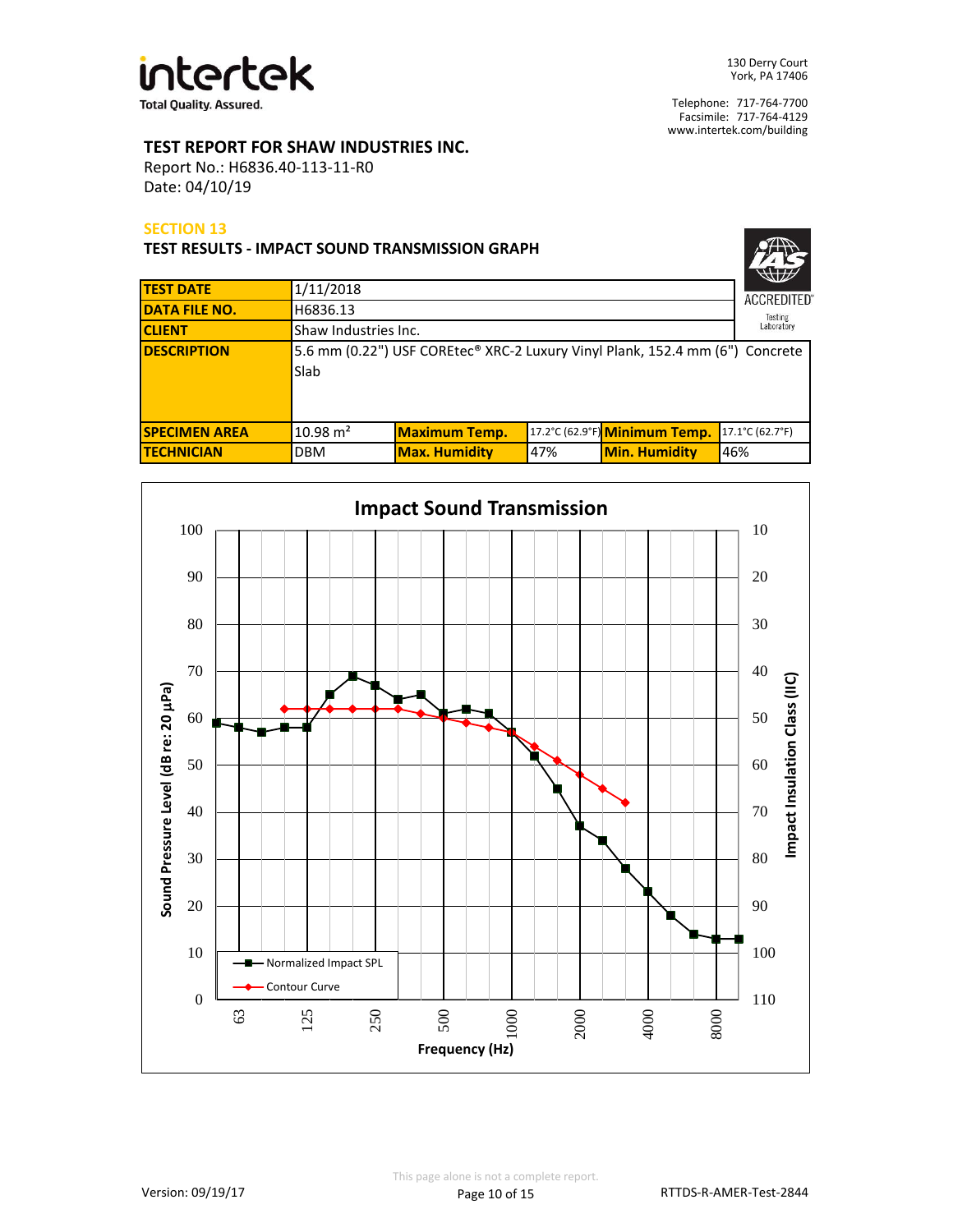

## **TEST REPORT FOR SHAW INDUSTRIES INC.**

Report No.: H6836.40-113-11-R0 Date: 04/10/19

#### **SECTION 14**

#### **TEST RESULTS - DELTA IMPACT INSULATION**

| <b>ACCREDITED</b> ®   |
|-----------------------|
| Testing<br>Laboratory |

| <b>TEST DATE</b>     | 1/11/2018            |                                                                                   |     | <b>ACCREDITED</b>             |                 |  |
|----------------------|----------------------|-----------------------------------------------------------------------------------|-----|-------------------------------|-----------------|--|
| <b>DATA FILE NO.</b> | H6836.13             |                                                                                   |     |                               | Testing         |  |
| <b>CLIENT</b>        | Shaw Industries Inc. |                                                                                   |     |                               |                 |  |
| <b>DESCRIPTION</b>   |                      | 5.6 mm (0.22") USF COREtec® XRC-2 Luxury Vinyl Plank, 152.4 mm (6") Concrete Slab |     |                               |                 |  |
| <b>SPECIMEN AREA</b> | $10.98 \text{ m}^2$  | <b>Maximum Temp.</b>                                                              |     | 17.2°C (62.9°F) Minimum Temp. | 17.1°C (62.7°F) |  |
| <b>TECHNICIAN</b>    | <b>DBM</b>           | <b>Max. Humidity</b>                                                              | 47% | <b>Min. Humidity</b>          | 46%             |  |

| <b>FREQ</b>                                              | <b>BACKGROUND</b> | <b>ABSORPTION</b> | <b>NORMALIZED</b> | 95%          | <b>NORMALIZED</b>             | 95%          | <b>RESULT</b>      | <b>NUMBER</b>   |
|----------------------------------------------------------|-------------------|-------------------|-------------------|--------------|-------------------------------|--------------|--------------------|-----------------|
|                                                          | <b>SPL</b>        |                   | <b>IMPACT SPL</b> | <b>CONF</b>  | <b>IMPACT SPL</b>             | <b>CONF</b>  | <b>ARRAY</b>       | OF DEFI-        |
| (Hz)                                                     | (dB)              | m <sup>2</sup>    | <b>BARE (dB)</b>  | <b>LIMIT</b> | $SPEC$ (dB)                   | <b>LIMIT</b> | $L_{\text{ref},c}$ | <b>CIENCIES</b> |
| 100                                                      | 30.5              | 16.0              | 59.5              | 1.2          | 58.2                          | 1.1          | 66.0               | $\overline{4}$  |
| 125                                                      | 28.5              | 10.4              | 59.5              | 1.6          | 58.4                          | 1.5          | 66.0               | $\overline{4}$  |
| 160                                                      | 25.2              | 10.4              | 66.8              | 0.7          | 64.6                          | 0.7          | 66.0               | $\overline{4}$  |
| 200                                                      | 23.2              | 12.4              | 71.9              | 1.1          | 68.6                          | 0.8          | 65.0               | 3               |
| 250                                                      | 27.4              | 11.2              | 70.3              | 0.7          | 67.1                          | 0.7          | 66.0               | $\overline{4}$  |
| 315                                                      | 23.0              | 9.7               | 67.3              | 0.4          | 63.6                          | 0.4          | 66.0               | $\overline{4}$  |
| 400                                                      | 22.8              | 8.5               | 70.9              | 0.5          | 65.1                          | 0.6          | 64.0               | 3               |
| 500                                                      | 24.1              | 7.8               | 69.2              | 0.6          | 61.0                          | 0.4          | 62.0               | $\overline{2}$  |
| 630                                                      | 21.6              | 7.1               | 71.7              | 0.5          | 61.6                          | 0.5          | 61.0               | $\overline{2}$  |
| 800                                                      | 21.6              | 7.0               | 71.9              | 0.8          | 60.7                          | 0.7          | 60.0               | $\mathbf 2$     |
| 1000                                                     | 19.8              | 7.1               | 72.2              | 0.2          | 57.4                          | 0.4          | 57.0               | 0               |
| 1250                                                     | 17.1              | 7.1               | 73.3              | 0.6          | 52.4                          | 0.7          | 51.0               | 0               |
| 1600                                                     | 12.9              | 7.4               | 74.0              | 0.5          | 44.5                          | 0.6          | 43.0               | 0               |
| 2000                                                     | 8.5               | 8.4               | 74.5              | 0.7          | 36.6                          | 0.9          | 34.0               | 0               |
| 2500                                                     | 5.7               | 9.2               | 74.3              | 0.9          | 34.4                          | 1.1          | 32.0               | 0               |
| 3150                                                     | 4.5               | 10.7              | 74.2              | 0.7          | 28.1                          | 0.9          | 26.0               | 0               |
| <b>ΔΙΙC Rating 22</b><br>(Delta Impact Insulation Class) |                   |                   |                   |              | <b>Sum of Deficiencies 32</b> |              |                    |                 |

*Notes: Receive Room levels less than 5 dB above the Background levels are highlighted in yellow.*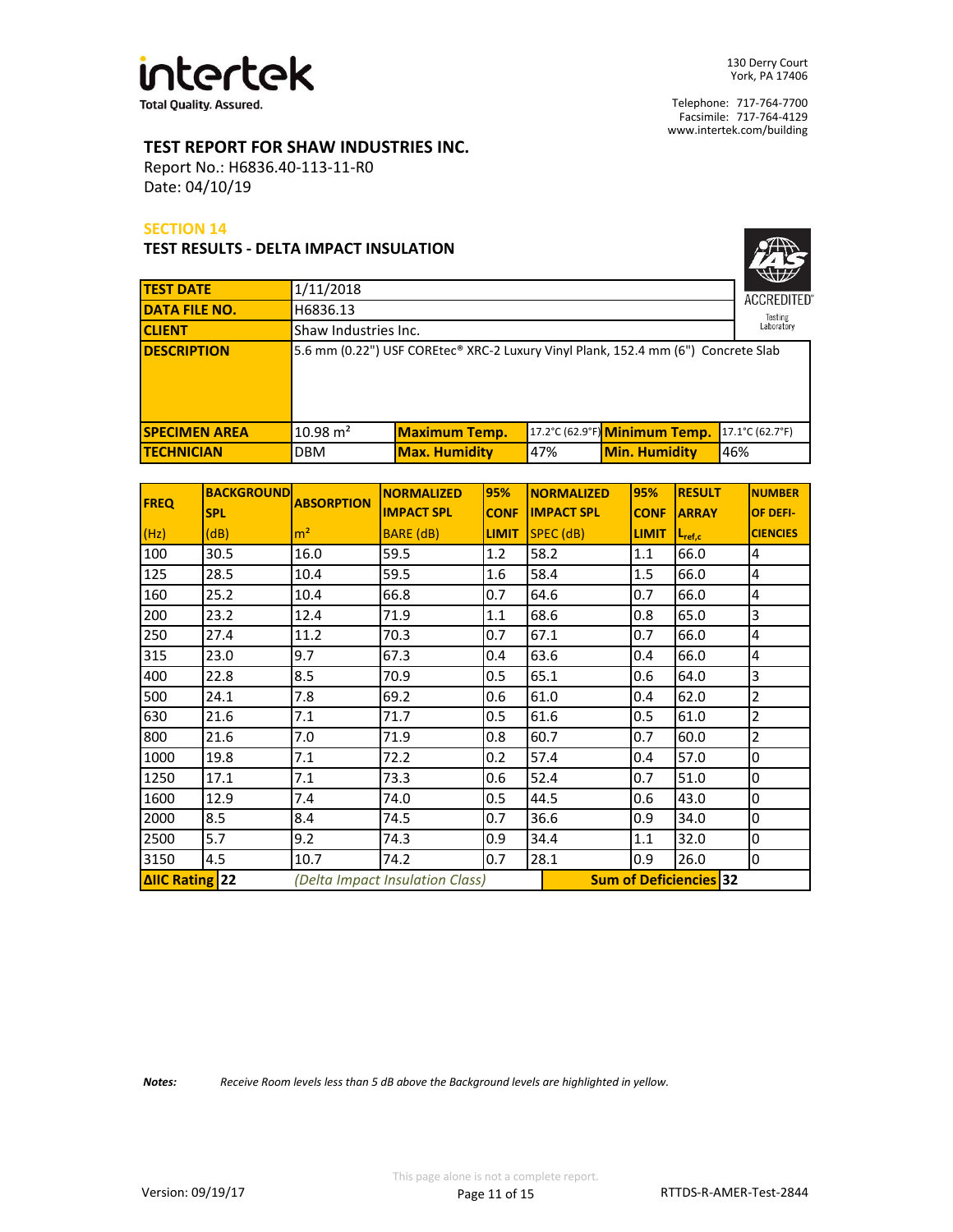

## **TEST REPORT FOR SHAW INDUSTRIES INC.**

Report No.: H6836.40-113-11-R0 Date: 04/10/19

#### **SECTION 15**

**TEST RESULTS - DELTA IMPACT INSULATION GRAPH**

| <b>ACCREDITED®</b>    |
|-----------------------|
| Testing<br>Laboratory |

| <b>TEST DATE</b>     | 1/11/2018           |                                                                                   |                  |                      | $\sim$<br><b>ACCREDITED</b> |  |
|----------------------|---------------------|-----------------------------------------------------------------------------------|------------------|----------------------|-----------------------------|--|
| <b>DATA FILE NO.</b> | H6836.13            |                                                                                   |                  |                      |                             |  |
| <b>CLIENT</b>        |                     | Testing<br>Laboratory<br>Shaw Industries Inc.                                     |                  |                      |                             |  |
| <b>DESCRIPTION</b>   |                     | 5.6 mm (0.22") USF COREtec® XRC-2 Luxury Vinyl Plank, 152.4 mm (6") Concrete Slab |                  |                      |                             |  |
| <b>SPECIMEN AREA</b> | $10.98 \text{ m}^2$ | <b>Maximum Temp.</b>                                                              | $17.2^{\circ}$ C | <b>Minimum Temp.</b> | $17.1^{\circ}$ C            |  |
| <b>ITECHNICIAN</b>   | <b>DBM</b>          | <b>Max. Humidity</b>                                                              | 47%              | <b>Min. Humidity</b> | 46%                         |  |

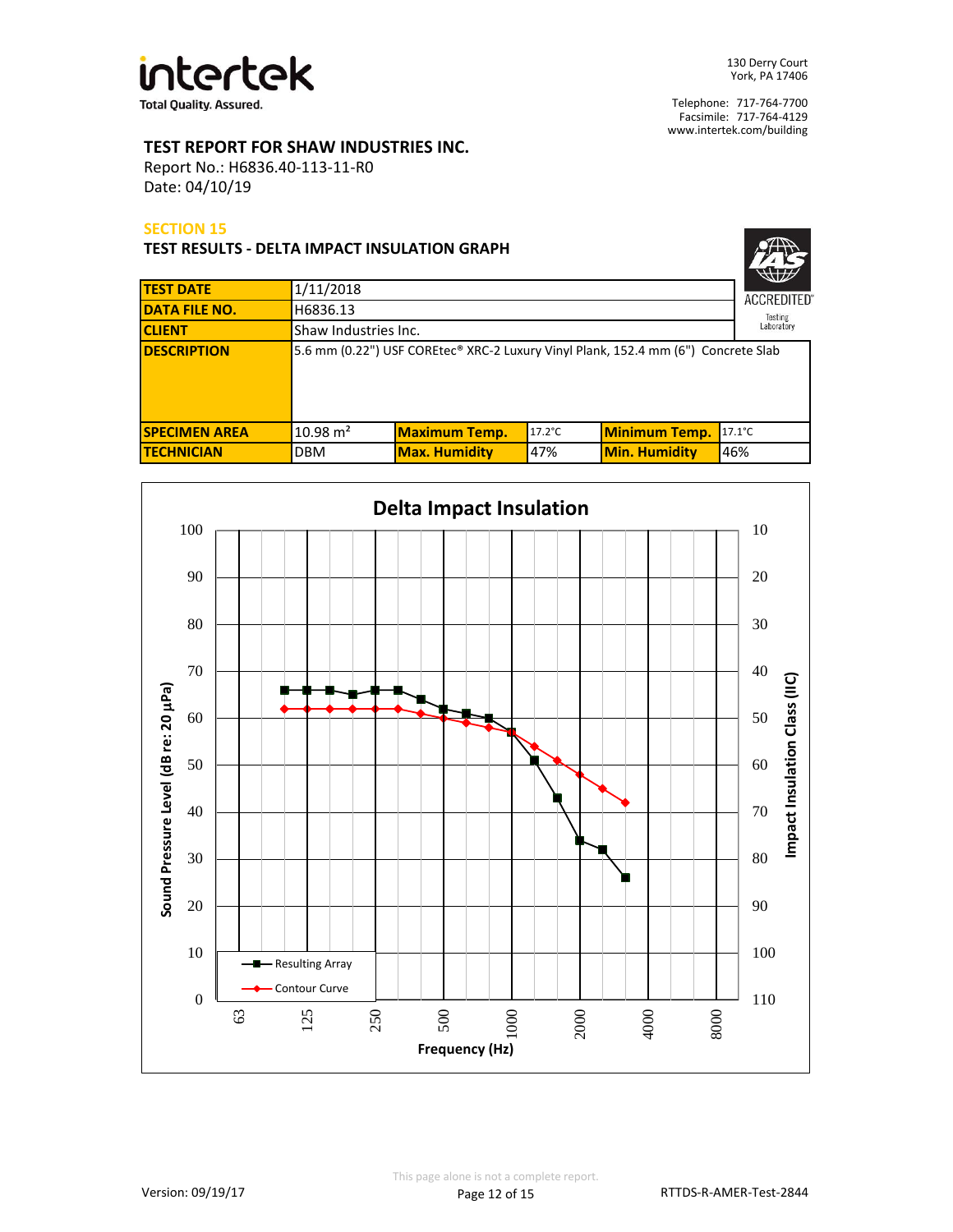

Facsimile: 717-764-4129 Telephone: 717-764-7700 www.intertek.com/building

## **TEST REPORT FOR SHAW INDUSTRIES INC.**

Report No.: H6836.40-113-11-R0 Date: 04/10/19

# **SECTION 16**

**PHOTOGRAPHS**



**Photo No. 1 Close-Up of Test Specimen**



**Photo No. 2 Receive Room View of Test Specimen Installation**

This page alone is not a complete report.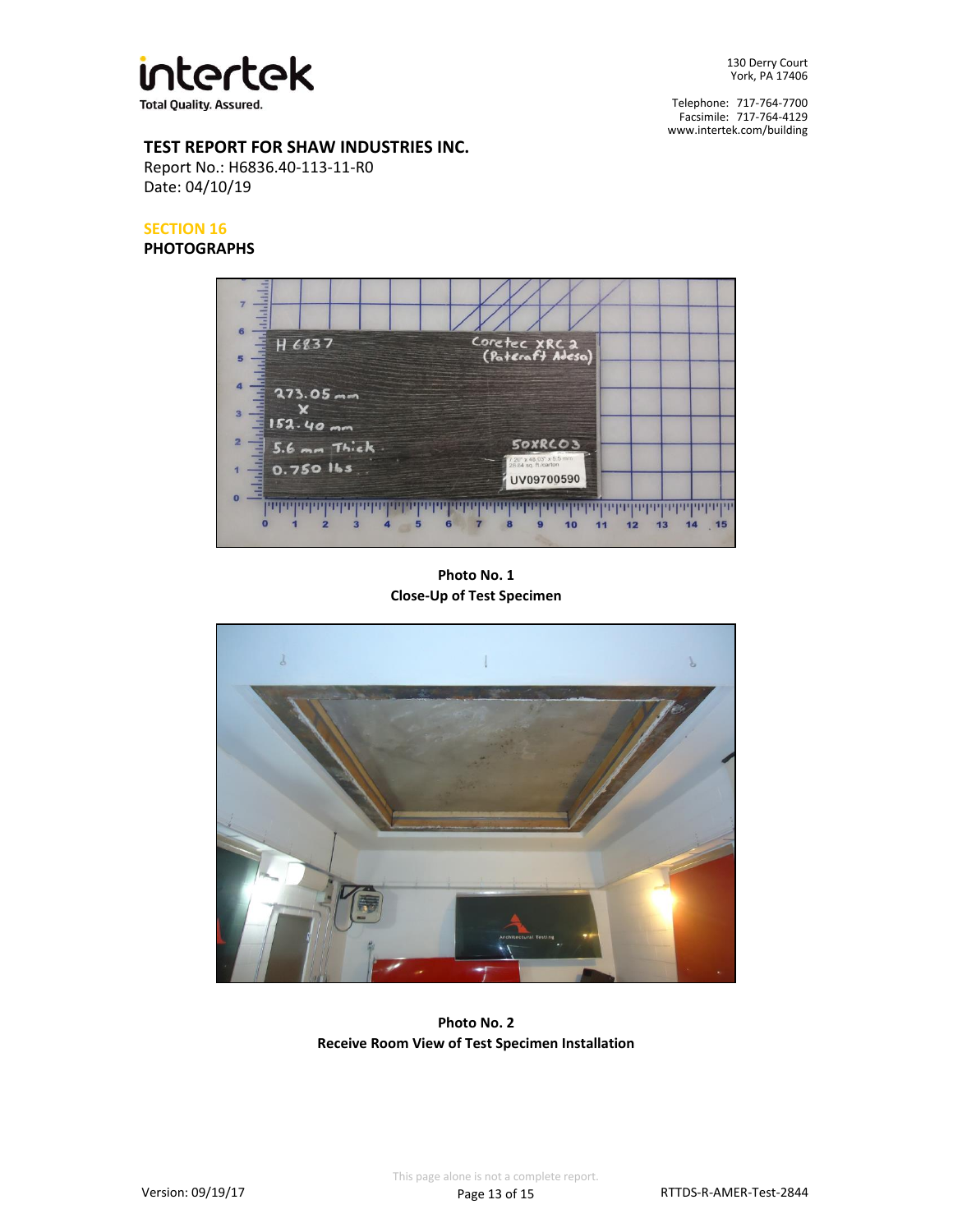

Facsimile: 717-764-4129 Telephone: 717-764-7700 www.intertek.com/building

# **TEST REPORT FOR SHAW INDUSTRIES INC.**

Report No.: H6836.40-113-11-R0 Date: 04/10/19

**SECTION 17**

**DRAWING**

 $\perp$  $\overline{C}$ τ والمجرارة  $\ddot{\phantom{a}}$  $\overline{2}$ 43  $\ddot{\phantom{a}}$  $\hat{\mathbf{z}}$ A  $\mathcal{L}_{\mathbf{z}}$  $\mathcal{N}_{\mathcal{A}}$  $\sim 100$ VI) N ъś.

1-Floor Topping 2-Concrete Slab